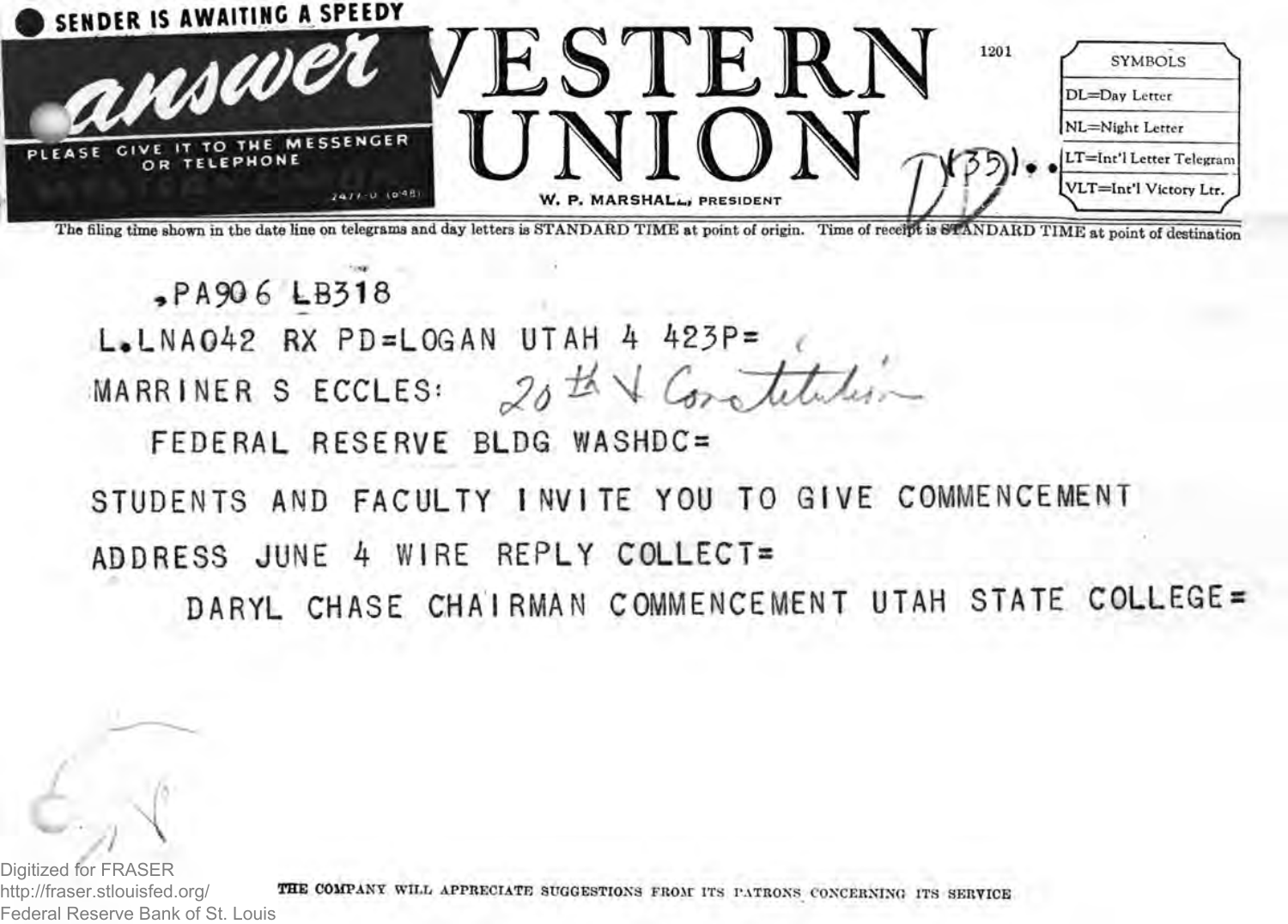

*Send the following telegram, subject to the terms on back hereof, which are hereby agreed to*

**Night Message • Washington, D. C., May 7, 1951.** 

**Daryl Chase, Chairman** Commencement, Utan State College, **Logan, Utah.**

*f***@etel glad accept invitation give commencement address June 4th stop** 

**Appreciate your advising me.details**

**Marriner S. Eccles**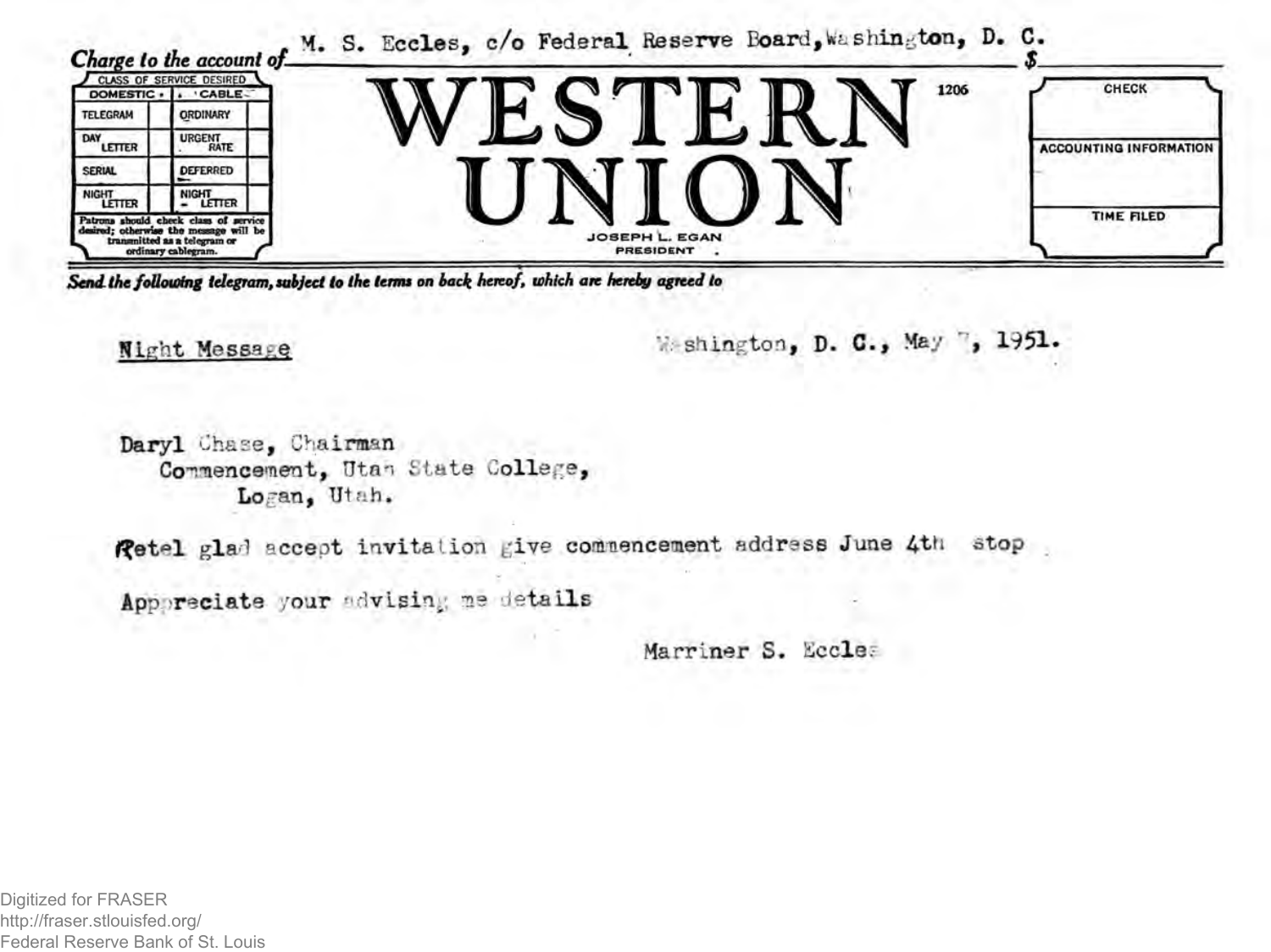## UTAH STATE AGRICULTURAL COLLEGE

LOUIS LINDEN MADSEN, PRESIDENT **L O G A N , UTAH**

STUDENT PERSONNEL

**May 12, 1951**

**Mr, Marriner S. Eccles Member, Federal Reserve Board Federal Reserve Building Washington, D. C.**

**Dear Mr. Eccles:**

**Tour many friends on this campus are delighted to learn that you are to deliver the Commencement address.**

**At this time you may be in need of the following information:**

**Commencement Day: June Uth.**

**Academic procession: To begin promptly at 9:30 A.M. in Old Main.**

**Commencement Exercises: To begin promptly at 10 A.M. in the field House.**

**The matter of academic attire is left optional with the speaker. All others will come in eaps and gowns. If you desire to address the graduates** in academic attire, will you please let me know your hat size and the size **suit which you wear.**

**This year over 1,000 degrees will be conferred at Commencement. This will take considerable time. As you know, many traditional time-consuming matters also have to be taken care of at Commencement. In brief, I am leading up to the embarrassing question: Can you do justice to your message within a period of twenty-five minutes? However, if your subject cannot be adequately presented in such a short period, do not hesitate to use all the time you need.**

**Our publicity department would appreciate a copy of your address to be released on Commencement Dsgr if you can find the time to send an advance copy.**

**Faculty members and students remember with satisfaction your last** visit to the campus and look forward to hearing you again on June  $\mu_{\bullet}$ 

**lours sincerely,**

Days Chase

Daryl Chase **Chairman of Commencement**

Digitized for FRASER http://fraser.stlouisfed.org/ Federal Reserve Bank of St. Louis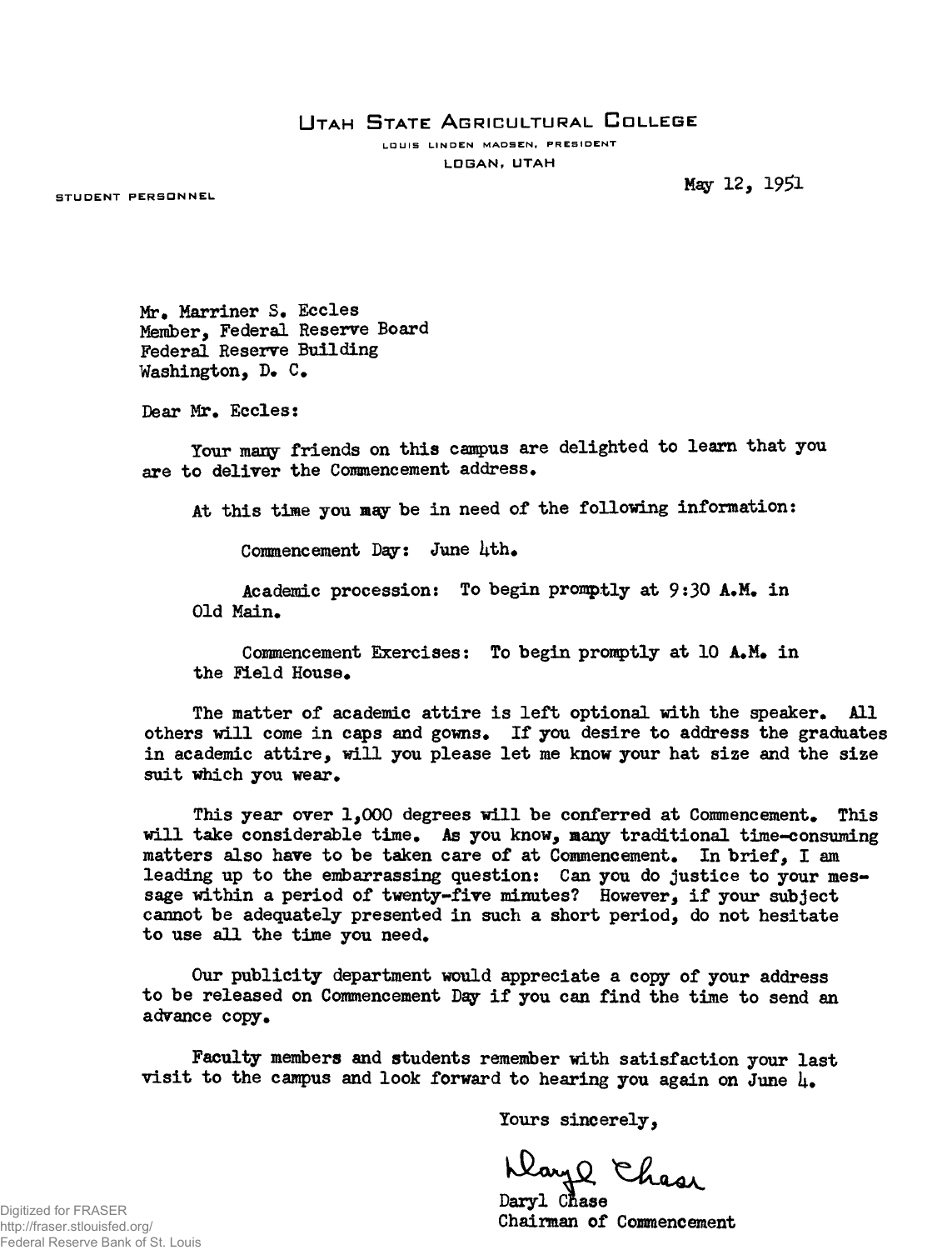**Hay 22, 1951**

**Dear Mr. Chases**

**I acknowledge receipt of your letter of May 12, giving me the details in connection with the Commencement Address I have agreed to give on June 4.**

**I have a cap and gown which I got in 1943 at the time the University of Utah gave me an Honorary LLD. It is stored somewhere in Ogden, and if I decide to wear a cap and gown I will wear it if I can locate it. Therefore, you need not bother about academic attire for me.**

**I note what you say about the time available for my address. I will try to confine it to 25 minutes, but in no case will I go beyond 35 minutes.**

**With reference to sending you a copy of my address to be released on Commencement Day, I doubt that I will be able to send an advanced copy as I do not believe I will have an opportunity to finish writing my address in time to send it to you before I leave Washington on June 3rd. I will have some extra copies which I will give your publicity department on Commencement Day if that will be of any assistance to them.**

**I assure you of ny appreciation for the opportunity to address the graduating class of your school, and 1 will look forward to being with you at the** Exercises in Logan on June 4th.

**Sincerely yours,**

**M. S. Eccles.**

Mr. Daryl Chase, **Chairman of Commencement, Student Personnel, Utah State Agricultural College, Logan, Utah.**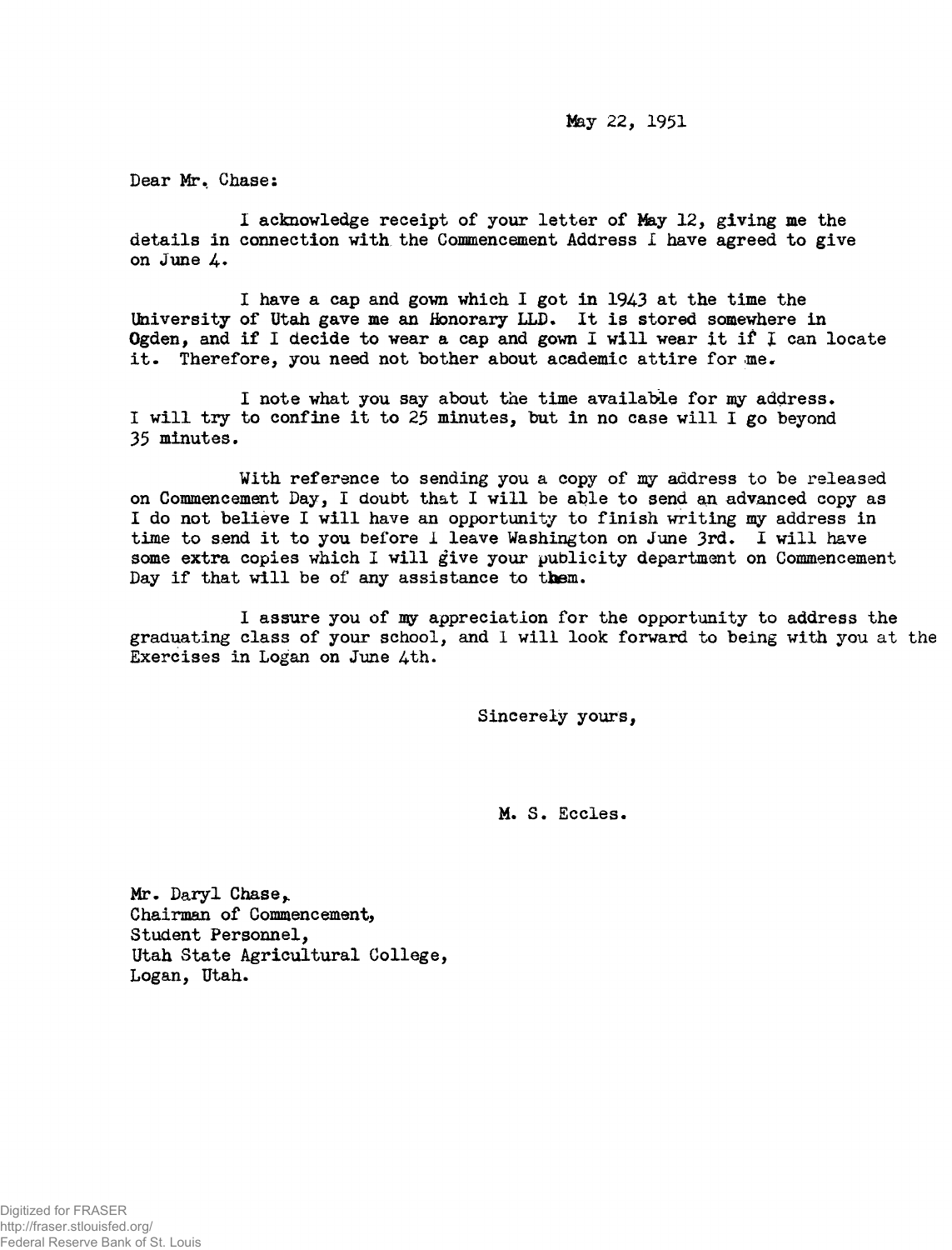## UTAH STATE AGRICULTURAL COLLEGE LOUIS LINDEN MADSEN, PRESIDENT **LOGAN. UTAH**

SCHOOL OF ARTS AND SCIENCES OFFICE OF THE DEAN

**May 23, I95I**

**Mr. Marriner S. Eccles Federal Reserve Building Washington, D. C.**

**Dear Mr. Eccles:**

**We are delighted that you will speak at the Commencement exercises on June**

**The newspapers are asking already for an advance copy of your address, I am reluctant to make this request, 'but I may point out that it is one way for the papers to write a more accurate** version of the news story based upon it. When **they do not have an advance copy, they sometimes produce rather garbled accounts.**

**If you would he so kind as to send me a copy we will reproduce it and get it to the papers.**

**We look forward eagerly to your coming.**

Sincerezy yours

**Carlton Culmsee, Dean**

**CC:gf**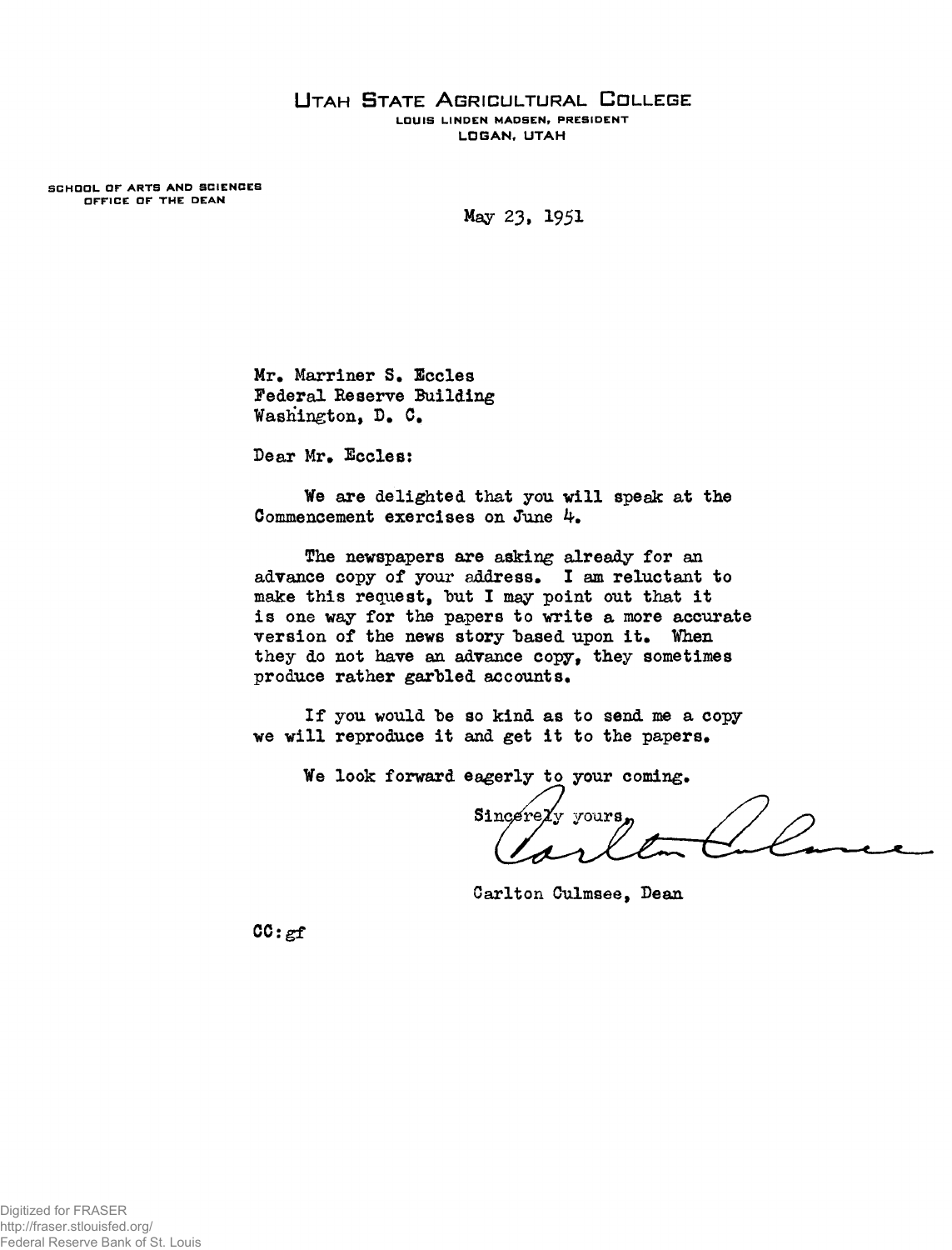**May 25, 1951.**

**Mr. Carlton Culmsee,. Dean, School of Arts and Sciences, Utah State Agricultural College, Logan, Utah.**

**Dear Dean Culmsee;**

**I am glad to note from your letter of May 23d that you are delighted that I am to speak at the Commencement Exercises of the Utah State Agricultural College on June 4.**

**Relative to your request for an advanced copy of my address, as I explained to Mr. Daryl Chase in my letter of May 22d, I doubt that I will be able to send an advanced copy as I do. not believe I will have an opportunity to finish writing ray address in time to send it before I leave Washington on June 3d. As 1 also advised Mr. Chase 1 will have some extra copies with me which I will be glad to give to your publicity department on Commencement Day if that will be of any assistance.**

**Sincerely yours,**

**M. S. Eccles.**

**VEsdls**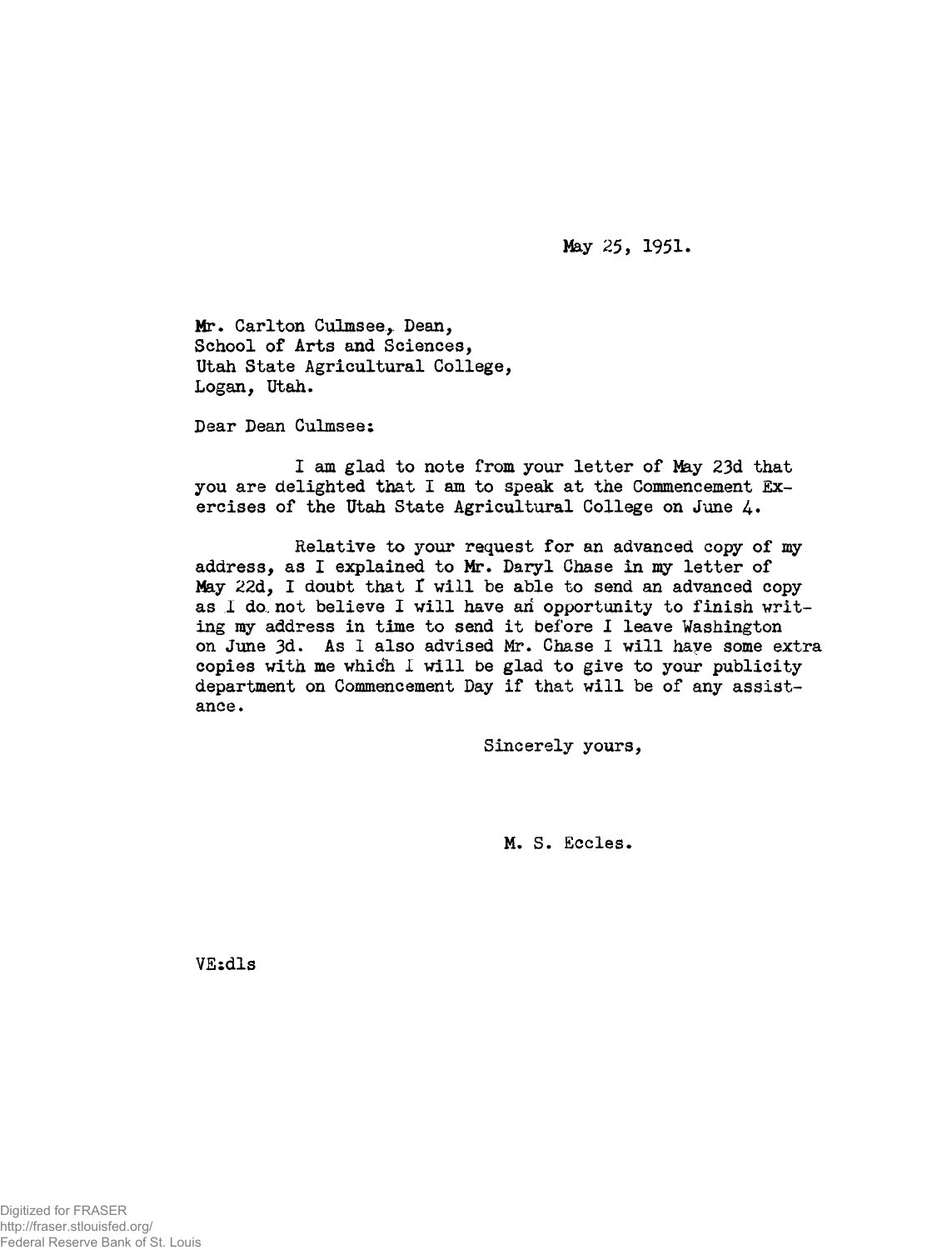

The filing time shown in the date line on telegrams and day letters is STANDARD TIME at point of origin. Time of receipt is STANDARD TIME at point of destination

**1951 JUN 4 AM 7 52** 

**.WP006 ML PD:OGDEN UTAH JUN 3=**

:MISS VALOIS EGBERT=

FEDERAL RESERVE BOARD CONSTITUTION AVE=

SENT AIR MAIL TONIGHT CORRECTED COPY OF ADDRESS DELAY SENDING OUT MAILING LIST UNTIL CORRECTIONS CAN BE MADE ALL FINE R EG ARD S=

! ECC LE S=

Digitized for FRASER http://fraser.stlouisfed.org/ Federal Reserve Bank of St. Louis

THE COMPANY WILL APPRECIATE SUGGESTIONS FROM ITS PATRONS CONCERNING ITS SERVICE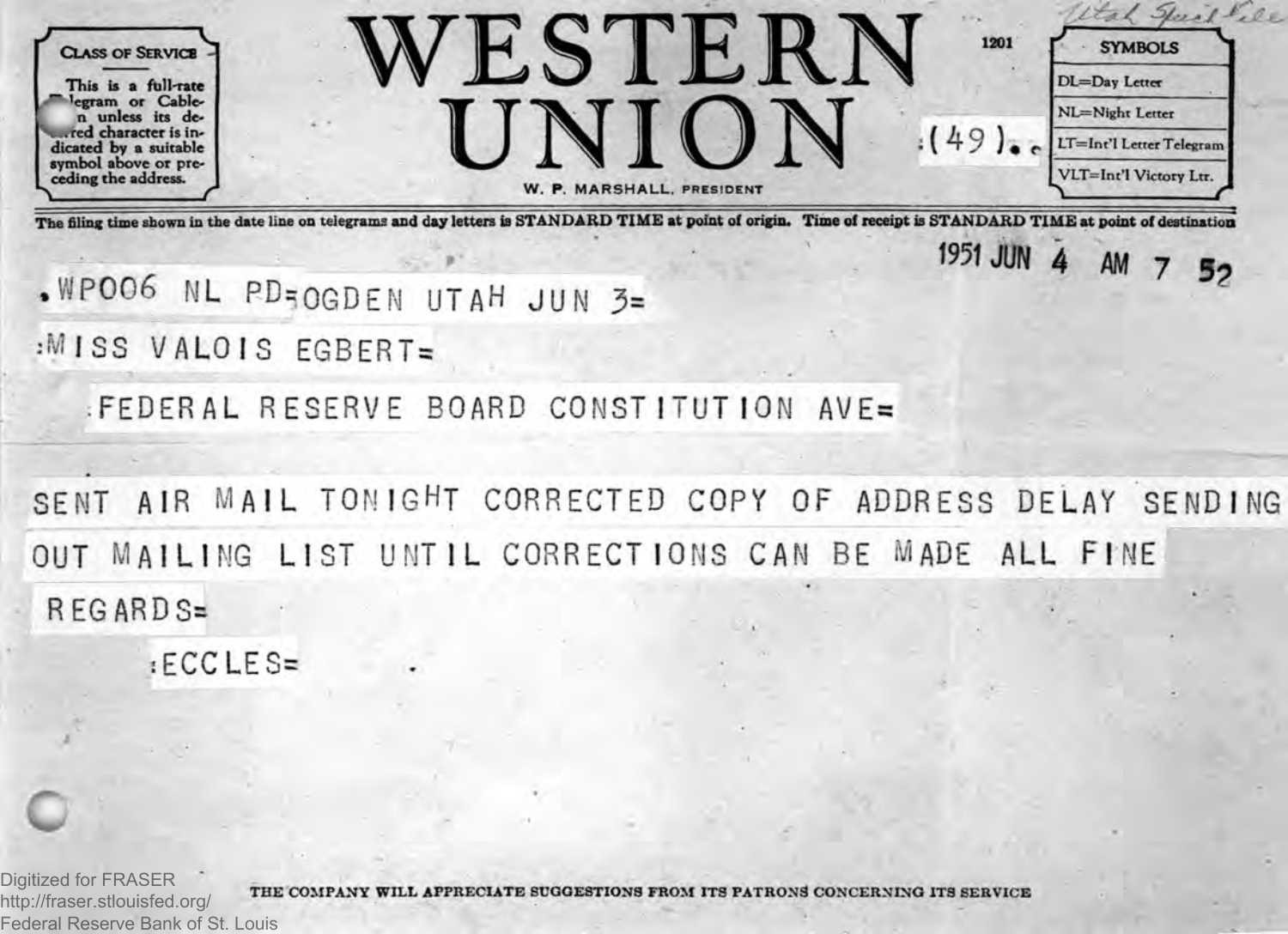## **UTAH STATE AGRICULTURAL COLLEGE**

LOUIS LINDEN MADSEN, PRESIDENT

LOGAN, UTAH

**OFFICE OF THE PRESIDENT**

**June 13, I95I**

**Honorable Marriner S. Eccles Federal Reserve Building Washington, D. C.**

**Dear Mr. Eccles:**

**Enclosed please find a check for \$300 as an honorarium for your fine commencement address.**

**We greatly appreciated your presence on the occasion of our commencement, and we have had many fine comments on your talk. We are printing several thousand copies of your talk for distribution.**

**We hope you can be with us again.**

Yours truly,<br>*MUS Maladaen* 

**LLM:r**

**Enclosure**

**Note:the check returned was numbered 239509, dated 6/11/51**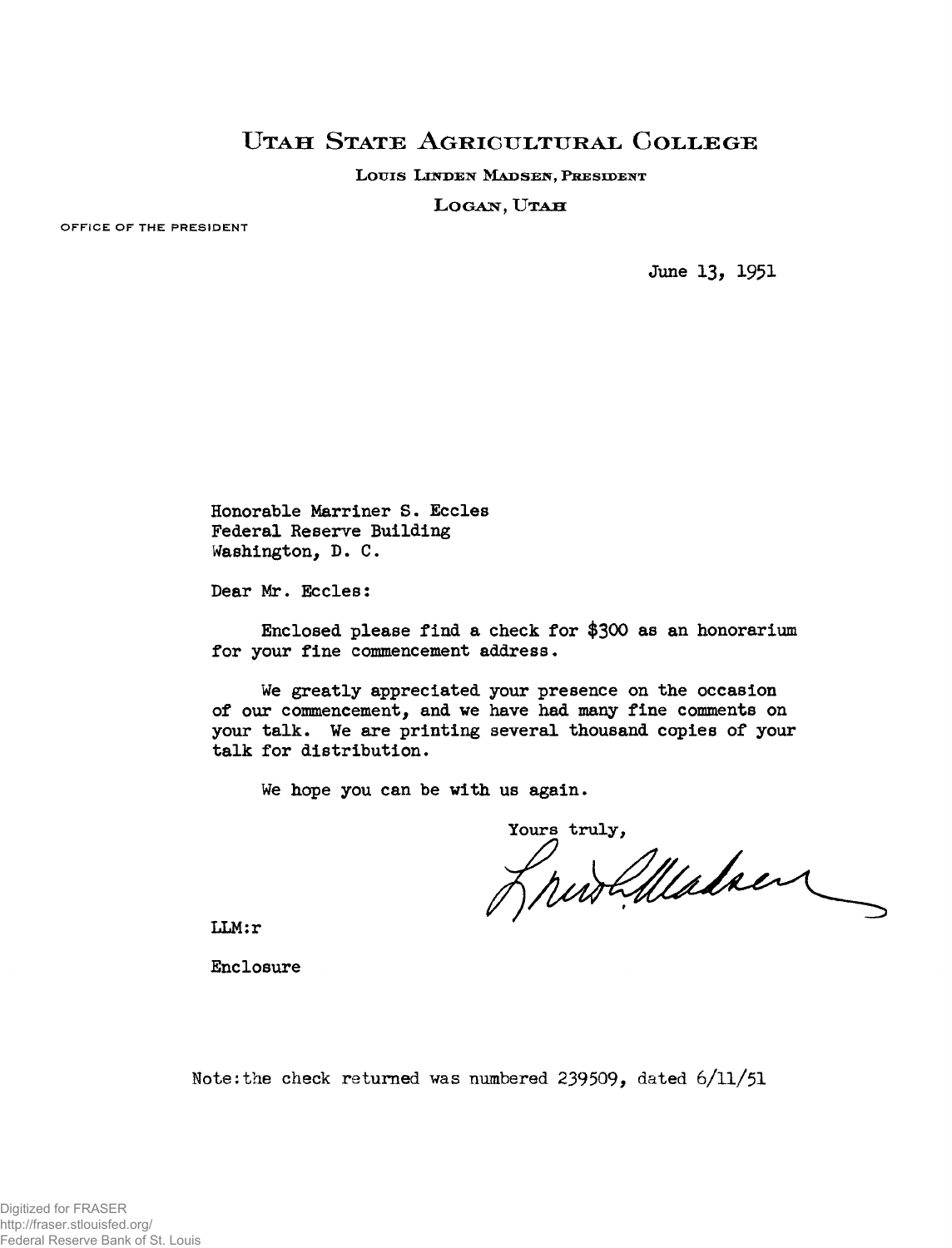**June 19, 1951.**

**Dear Dr. Madsen;**

**I just received, your letter ot\* June 13, enclosing a check for \$300 as an honorarium for my commencement address. I have endorsed the check and am returning it to you herewith.**

**I advised Mr. Chase that I had never accepted compensation for any address, that I feel it inappropriate for people in public service to do so. I suggested to him that the money might be used as a scholarship for some appropriate and worthy purpose in thé field of political science. Whatever plan you work out with Mr. Chase for the use of the money will be entirely agreeable to me.**

**I felt honored to have the opportunity to make the commencement address to the graduates of the College and I am pleased to know that what I had to say met with approval.**

**Sincerely yours,**

**M. S. Eccles.**

**Hon. Louis L. Madsen, President, Utah State Agricultural College, Logan, Utah.**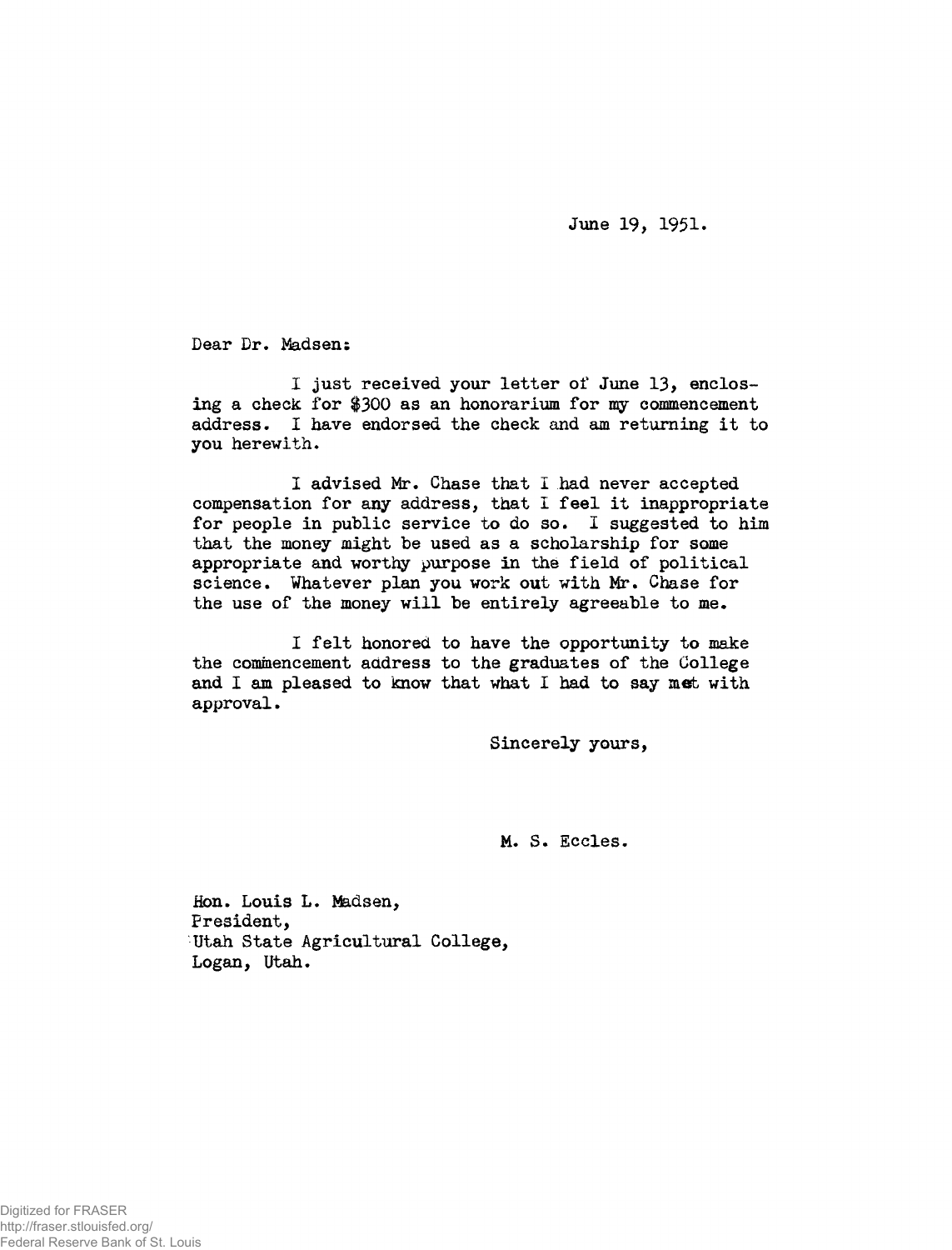June 14, 1951.

**Dear Mr. Chase:** 

In accordance with the conversation we had *&t*ter thè **Coatte®©«»©» t exercises oa Juae 4, I aia ft&vlxtg** forwarded to you under separate cover 300 copies of my address -- it was my understanding that you wished to have these copies for distribution to the students.

1 wish to thank you for giving me the opportunity to address the graduates. I felt it a great privilege and enjoyed being with you all!

**Siaeerely yours,**

M. S. *Kooles.* 

**Kr. S&ryi Càaise,.** Chairman of Commencement, Studeat Fereonael, Utah State Agricultural College, Logan, Utah.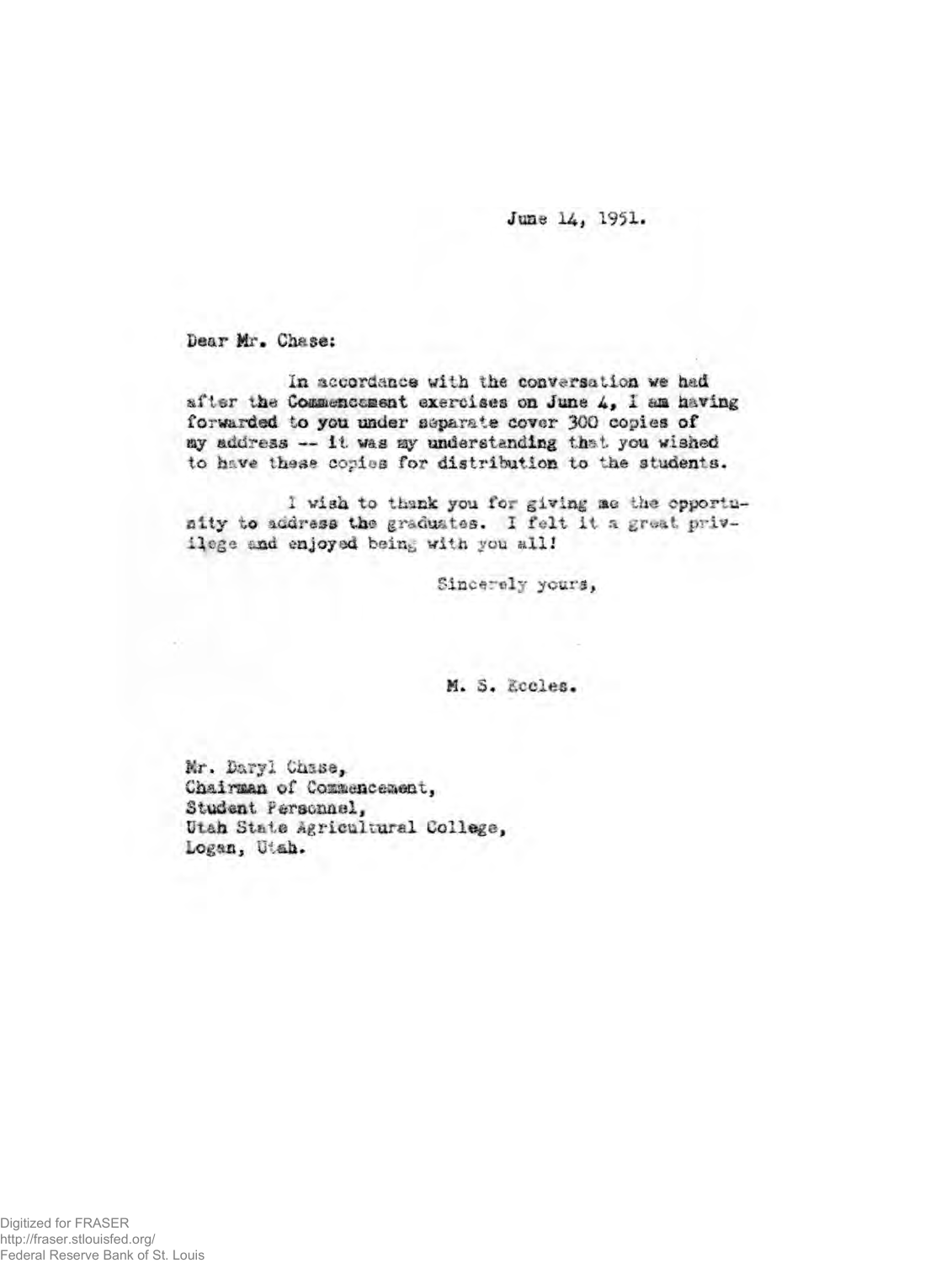## **UTAH STATE AGRIGULTURAL COLLEGE**

LOUIS LINDEN MADSEN, PRESIDENT

LOGAN, UTAH

**OFFICE OF THE PRESIDENT**

**June** *23,* 1951

**Hon. Marriner S. Eccles Board of Governors of the Federal Reserve System Washington, D. C.**

**Dear Mr. Eccles:**

**We received today your endorsed check for \$300 to be used for scholarships in Political Science. We are setting this up for three \$100 scholarships.**

**We appreciate your contribution very much. We hope to see you when you return to Utah.**

Yours, truly, Thedsen

**LLM:r**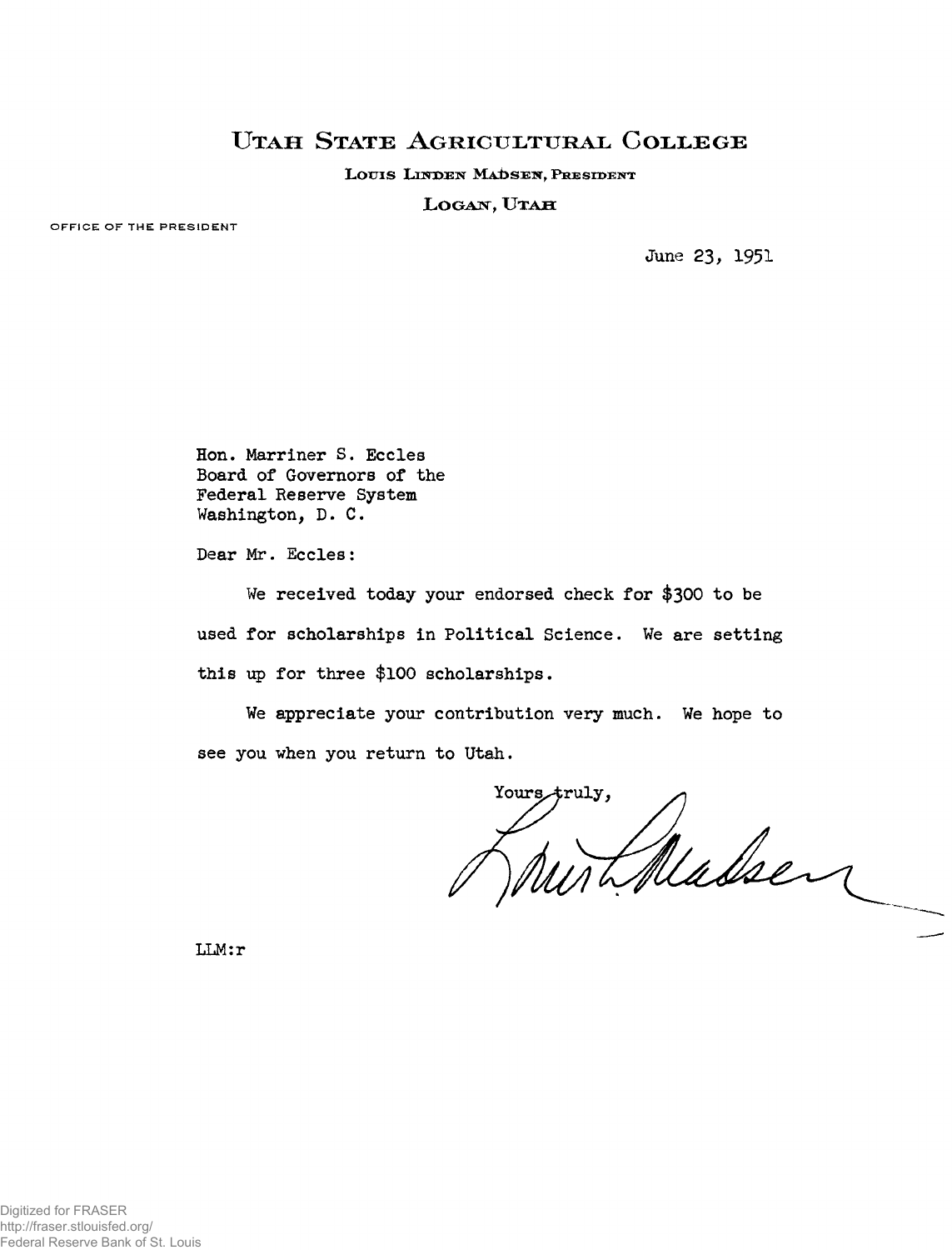**U t a h S t a t e A g r i c u l t u r a l C o l l e g e**

LOUIS LINDEN MADSEN, PRESIDENT **L O B A N** *f* **UTAH**

STUDENT PERSONNEL **STUDENT PERSONNEL** 

**Mr. Marriner S. Eccles First Security Bank Salt Lake City, Utah**

**Dear Mr. Eccles:**

**The mimeographed copies of your Commencement Address were distributed to the U.S.A.C. faculty. Two thousand copies of the address as printed have been mailed to U.S.A.C. alumni and friends of the College.**

**I have a** *feu* **extra copies reserved for special requests which keep coming to my office. If you desire copies in addition to the five which I am enclosing, please let me know and I will forward them to you.**

**As you leave your federal position, which you have served with distinction for so long, I wish to congratulate you on your past achievements and wish you continued success as you return to your friends and your business interests in the West.**

**Yours sincerely,**

**Ilary L Chase** 

**DC: Id**

**Enclosures**